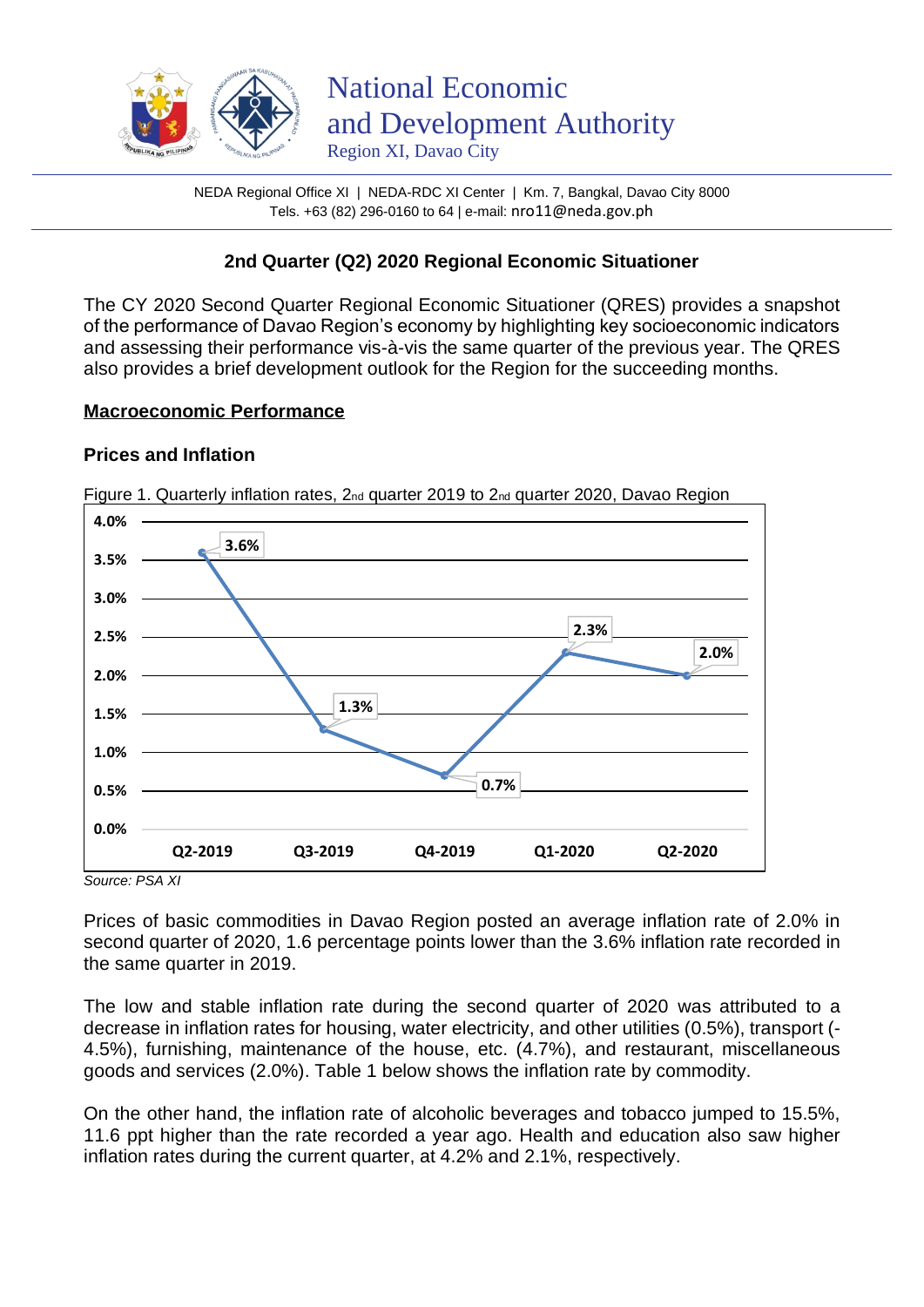| <b>Commodity</b>                                                          | 2 <sub>nd</sub><br>Quarter<br>2019 | 2 <sub>nd</sub><br>Quarter<br>2020 | Change<br>(ppt) |
|---------------------------------------------------------------------------|------------------------------------|------------------------------------|-----------------|
| All Items                                                                 | 3.6%                               | 2.0%                               | $-1.6$          |
| Food and Non-Alcoholic                                                    | 2.4%                               | 2.6%                               | 0.2             |
| Alcoholic Beverages and Tobacco                                           | 3.9%                               | 15.5%                              | 11.6            |
| <b>Clothing and Footwear</b>                                              | 3.2%                               | 3.6%                               | 0.4             |
| Housing, Water, and Electricity                                           | 7.3%                               | 0.5%                               | $-6.8$          |
| Furnishing, Maintenance of the<br>House, etc.                             | 5.2%                               | 4.7%                               | $-0.5$          |
| Health                                                                    | 5.5%                               | 4.2%                               | 1.3             |
| Transport                                                                 | 2.1%                               | -4.5%                              | $-6.6$          |
| Communication                                                             | 1.1%                               | 0.9%                               | 0.2             |
| <b>Recreation and Culture</b>                                             | 5.5%                               | 2.2%                               | $-.3.$          |
| Education                                                                 | $-1.1%$                            | 2.1%                               | 3.2             |
| <b>Restaurant, Miscellaneous Goods</b><br>and Services<br><b>DO 4 1/1</b> | 4.6%                               | 2.0%                               | $-2.2$          |

Table 1. Inflation Rate by Commodity, 2nd Quarter 2019 and 2020, Davao Region

 *Source: PSA XI*

The lower inflation rate was likely caused by the economic impacts of the COVID-19 pandemic. The pandemic caused temporary stoppage of businesses and work in the services and industry sectors resulting to lower demand for goods and services represented under the commodities of transport, restaurants and related services, recreation and culture, housing, water, and electricity, and furnishing and maintenance of the house, etc. At the same time, the pandemic also caused a slight rise in prices for health services/medical supplies. The sharp rise in prices for alcoholic beverages and tobacco was attributable to the liquor ban imposed in Davao Region and Davao City beginning in March 2020.

Overall, the performance of the all-item regional inflation rate fell within the range of 3.0 percent  $\pm$  1.0 percentage point for target for 2020, set by the Development Budget Coordinating Committee (DBCC) of the NEDA Board.

## **Labor and Employment**

Table 2. Employment statistics, 2nd Quarter 2019 and 2020, Davao Region

|                             | 2 <sub>nd</sub> Quarter<br>2019 | 2 <sub>nd</sub> Quarter<br>2020 | Change      |
|-----------------------------|---------------------------------|---------------------------------|-------------|
| <b>Employment Rate</b>      | 96.9%                           | 82.1%                           | $-14.8$ ppt |
| <b>Unemployment Rate</b>    | 3.1%                            | 17.9%                           | $14.8$ ppt  |
| <b>Underemployment Rate</b> | 7.9%                            | 20.9%                           | 13 ppt      |

*Source: PSA XI*

The Region's employment rate for the quarter decreased based on the April 2020 round of the Labor Force Survey. The employment rate declined to 82.1%, 14.8 percentage point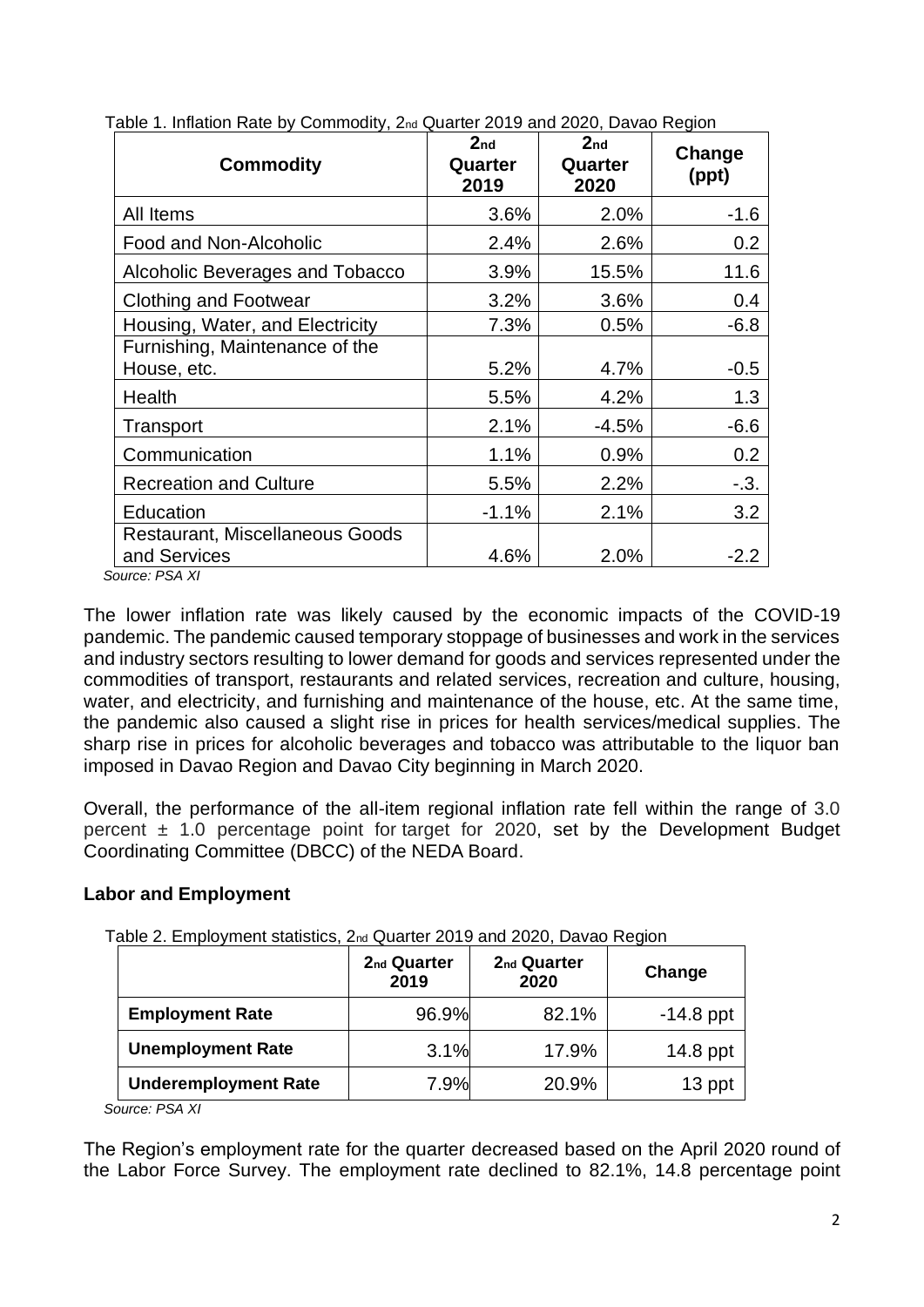lower than the employment rate recorded one year ago. Consequently, unemployment rate increased to approximately 17.9%.

In addition, the Region's total labor force was estimated at 1.965 million in the second quarter of 2020 and the approximate number of employed persons stood at 1.614 million. With an unemployment rate of 17.9%, it is estimated that about 350 thousand people were jobless during the second quarter of 2020, coinciding with the period of the community quarantine throughout the country and the Region wherein many business and other private establishment halted operations.

Notably, the Region's underemployment rate increased to 20.9%, higher by 13 percentage points than in the same period in 2019. The significantly higher underemployment rate was attributed to an unfavorable labor market, particularly on account of the negative growth in hiring especially in services sector and the cautious disposition of private establishments and businesses to provide longer working hours or higher compensation during the height of the community quarantine measures in the Region.

#### **Investments**

Table 3. Investment statistics, 2nd Quarter 2019 and 2020, Davao Region

|                               | 2nd Quarter 2019 | 2nd Quarter 2020 | Change |
|-------------------------------|------------------|------------------|--------|
| <b>BOI-Registered Project</b> |                  |                  |        |
| <b>Commitments (Php)</b>      | 497,430,000      | 2,416,450,000    | 385.7% |

*Source: BOI XI*

Despite, the pandemic the Region recorded higher BOI-registered project commitments during the second quarter of 2020 amounting to Php2.416 billion, 385% higher than the Php497 million worth of project commitments in the second quarter of 2019. Only two investment projects were registered during the quarter, including a new operator of tourist accommodation facility (Acacia Hotel Davao) in Lanang, Davao City, and an investment in cavendish banana production. It should be noted, however, that while investments during the quarter were notably higher, it was not unusual, since investments may be recorded and registered anytime throughout the year and do not concentrate on a single quarter.

#### **Exports and Imports**

Table 4. Foreign Trade Statistics, 2nd Quarter 2019 and 2020, Davao Region

|                                   | 2nd Quarter 2019 | 2nd Quarter 2020 | Change    |
|-----------------------------------|------------------|------------------|-----------|
| <b>Exports (in millions, USD)</b> | 650.80           | 472.75           | $-27.36%$ |
| <b>Imports</b> (in millions, PhP) | 47,558.39        | 39,648.80        | -16.63%   |

 *Source: BoC-Port of Davao*

Davao Region's exports decreased by 27%, with value of exports decreasing from USD658.80 million in Q2 2019 to USD472.75 million in Q2 2020. The lower export performance of the Region during the quarter was due to lower volume of banana, coconut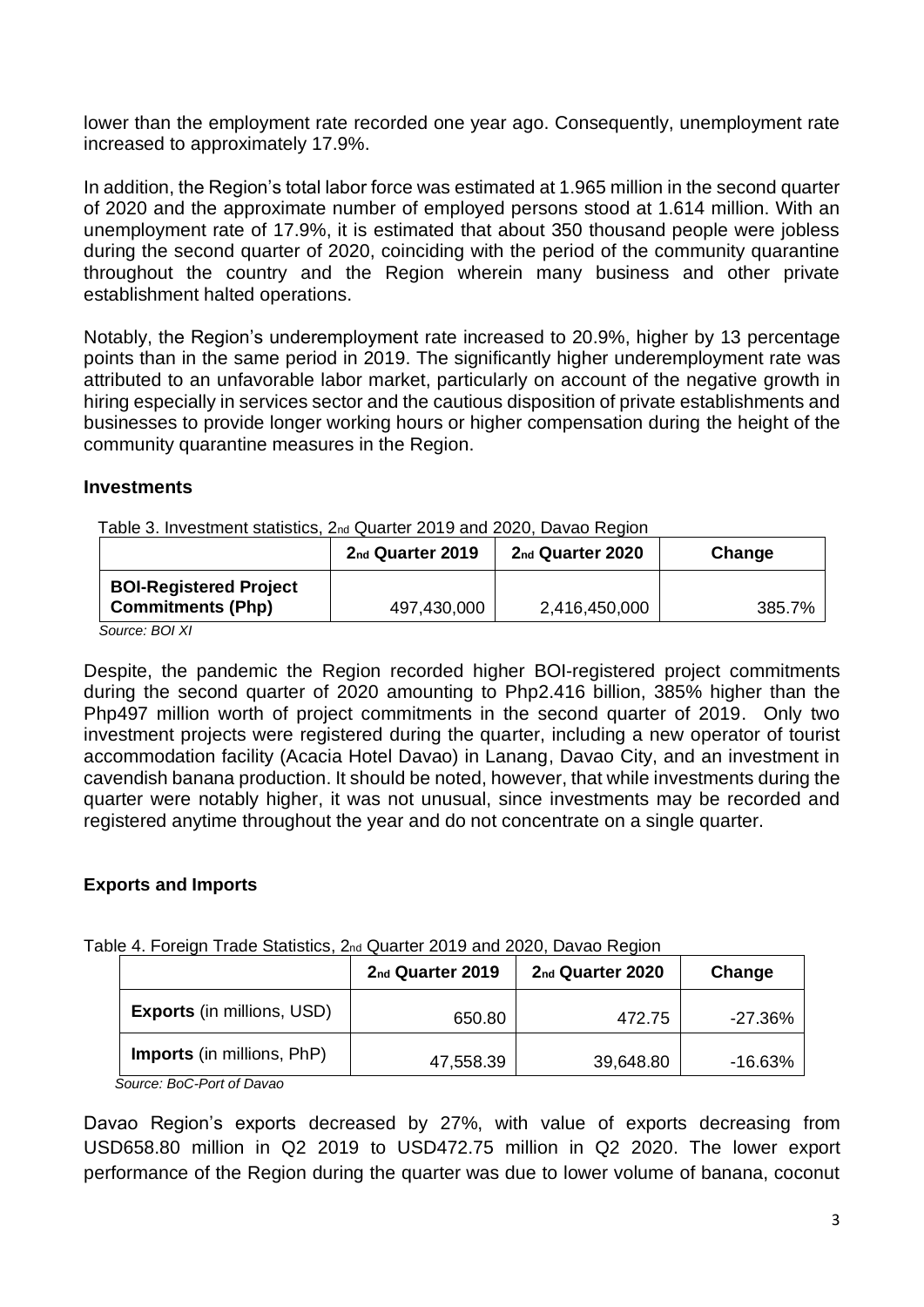oil, pineapple, and rubber exported. The decline in exports, as with the rest of the country, was due to the COVID-19 pandemic which disrupted supply chains and shipments, and cancelled air travel for several months. The quarantine measures throughout the globe constrained international movement of goods. The pandemic may have also limited the demand for Philippine export products from countries such as China, the Netherlands and Japan, which are top destinations for Philippine exports. For China, in particular, the total value of exports to China, the top 1 market destination for Davao Region's exports, amounted to USD117.4 million, which is 32.8% lower than figure a year ago.

Among the exports of the Region, banana remained the top export product with USD280 million worth of mostly Cavendish bananas exported during the quarter. Banana exports comprise 59.2% of the total value of exports of Davao Region during this period. However, both the volume and value of banana exports was lower in the 2<sub>nd</sub> quarter of 2020 than the year before. Other top exports products of the Region are coconut oil, desiccated coconut, and pineapple.

In terms of imports, the value also decreased by 16.6%, from PhP47.5 billion in Q2 2019 to USD39.6 billion in Q2 2020. The decrease was mainly attributed to lower import volumes for coal and petroleum fuels, cement, iron and steel, and mechanical machinery and appliances, all of which are top import commodities of Davao Region. The lower imports, especially for coal and petroleum oils, may be due to limited transportation activities brought about by the pandemic. Moreover, in 2019 a berthing accident in a ship docking facility for petroleum products in Davao City resulted to a temporary cessation of operations from oil-importing companies in the Region, which likely affected imports in the first half of 2020. On the other hand, imports for rice, maize and wheat, however, increased by 26%, reaching import volumes of 218 million kilograms. Demand for rice, which is a staple food, remained strong despite the pandemic.

The major sources of Davao Region's imports during the second quarter of 2020 were China, South Korea, Indonesia, Malaysia, Vietnam, and the USA. The value of imports from China, the Region's biggest source of imports, amounted to USD11.3 billion in Q2 2020.

## **Davao Region's Economic Growth Drivers**

## **Agriculture**

 Table 5. Volume of Production of Key Agricultural Products, 2nd Quarter 2019 and 2020, Davao Region

|                              | 2nd Quarter 2019 (MT) | 2nd Quarter 2020 (MT) | Change  |
|------------------------------|-----------------------|-----------------------|---------|
| Cereals                      |                       |                       |         |
| <b>Palay</b>                 | 90,970                | 83,410                | -8.3%   |
| <b>Corn</b>                  | 44,625                | 43,999                | $-1.4%$ |
| <b>Livestock and Poultry</b> |                       |                       |         |
| Hog                          | 37,699                | 35,210                | -6.6%   |
| <b>Cattle</b>                | 3,928                 | 2,435                 | -38%    |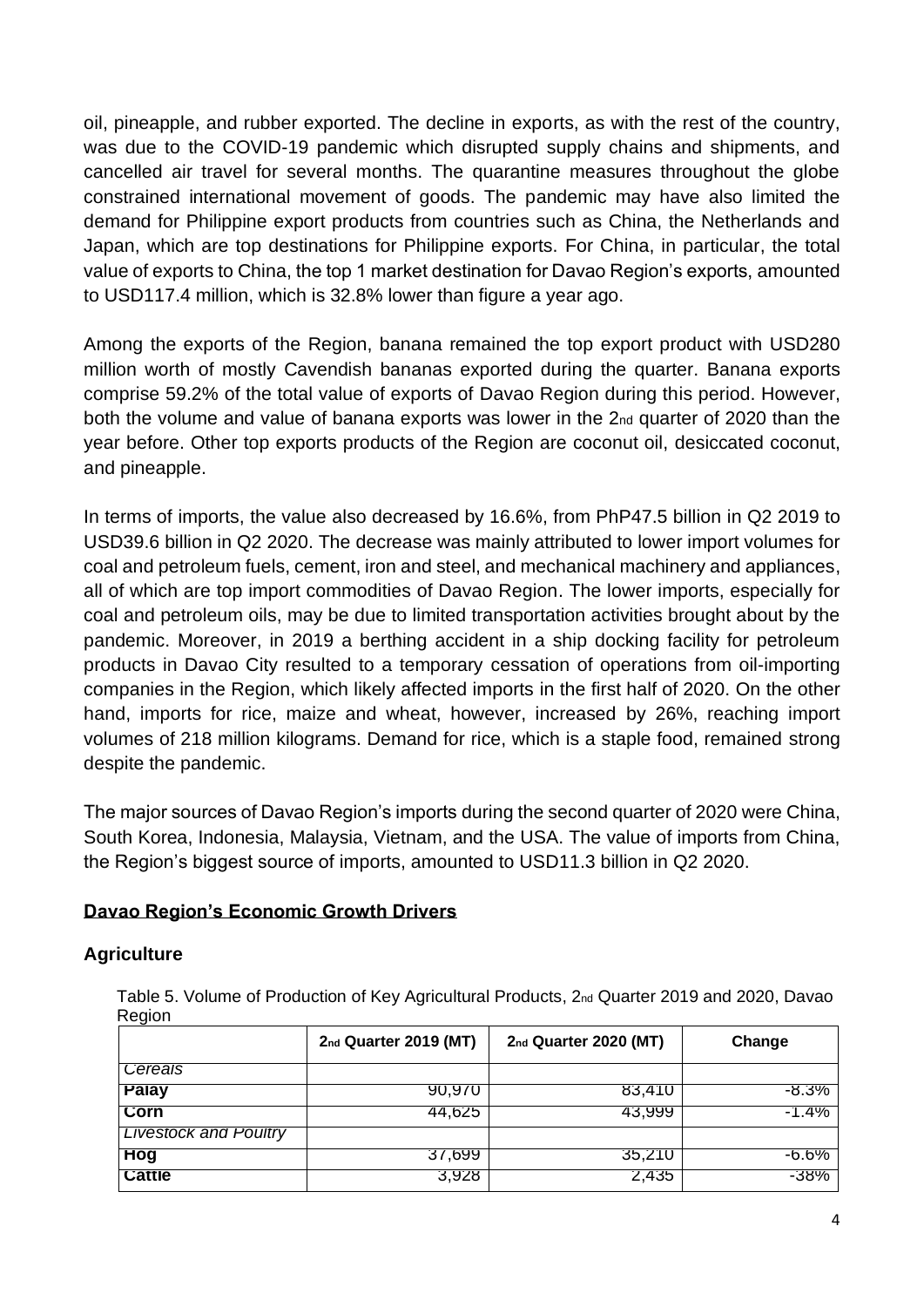| <b>TChicken</b>                    | 20,842 | .ou   | -16%     |
|------------------------------------|--------|-------|----------|
| <b>Fisheries</b>                   |        |       |          |
| <b>Marine Municipal</b>            | 6.394  | 3.741 | $-41.3%$ |
| <b>Aquaculture</b>                 | 4,395  | 3.782 | -13.9%   |
| $O_{\text{max}}$ , DO $\Lambda$ VI |        |       |          |

 *Source: PSA XI*

Lower production levels for palay and corn were recorded during the quarter. Palay production reached 83,410 MT, lower by 8.3% from a year ago levels. Corn production also decreased to 43,999 MT in Q2 2020, lower by 1.4 % from the production volume for corn in the same quarter in 2019. The lower production volume of corn was partly attributed to contraction in area harvested, and consequently in contractions of yields per hectare. The decrease in palay and corn production volume was likely due to contractions in demand as businesses, especially those in the food industry, temporarily halted operations because of the COVID-19 pandemic.

Livestock, poultry and fishery production posted lower production volumes during the quarter. Chicken production decreased by 16.2% from 20,842 MT in Q2 2019 to 17,501 MT in Q2 2020. Cattle also saw a drop in production by 38%, from 3,928 MT in Q2 2020 to 2,435 in Q2 2019. Marine municipal fishery posted a major drop in production by 41.3%, from 6,394 MT in Q2 2019 to 3,747 MT in Q2 2020. Aquaculture production also decreased from 4,395 MT in Q2 2019 to 3,782 MT in Q2 2020. The lower production volumes for livestock, poultry, and fishery are all attributed to the negative effects of the community quarantine throughout the Region. The quarantine has caused changes in demand and brought disruptions in production and transportation of agricultural products. Closure of some businesses in major areas, such as in Davao City, caused a corresponding decrease in production levels as demand temporarily dissipated.

The irregular and uncertain situation for transportation, especially for cross-border crossings, has also contributed to problems in moving agricultural produce from farms to markets or cities during the period of the enhanced and general community quarantine.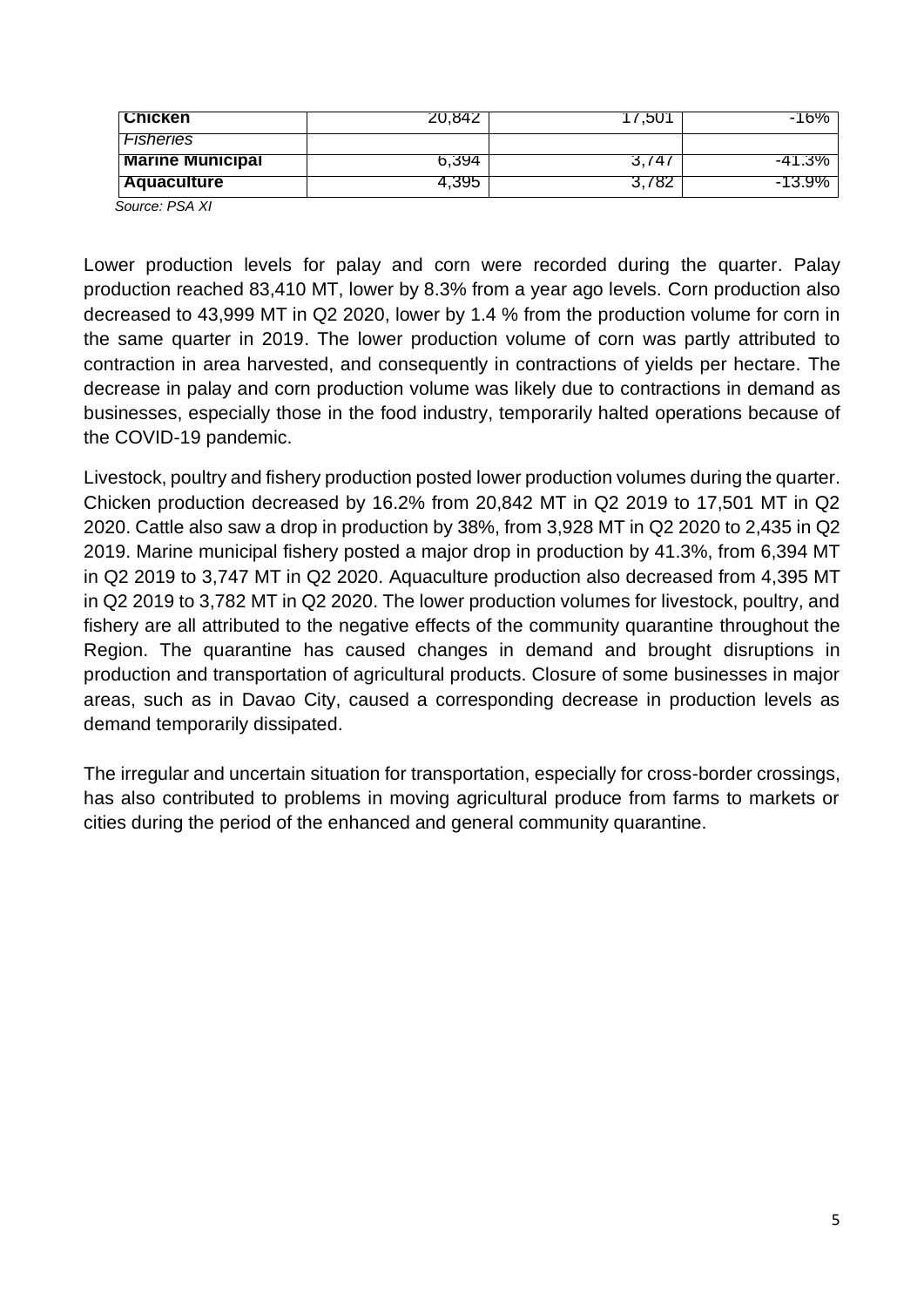# **Tourism**

| $\sim$ Diomodion of travelers, $\mathsf{L}\approx$ addition Eq. to and Eq. by Davas Trogram<br><b>TOURIST ARRIVAL REPORT</b><br>2019-2020 quarterly comparison (As of August 4, 2020) |                       |        |           |  |  |
|---------------------------------------------------------------------------------------------------------------------------------------------------------------------------------------|-----------------------|--------|-----------|--|--|
|                                                                                                                                                                                       | <b>SECOND QUARTER</b> |        |           |  |  |
|                                                                                                                                                                                       | 2019                  | 2020   | % Change  |  |  |
| <b>Davao City</b>                                                                                                                                                                     |                       |        |           |  |  |
| Overnight:                                                                                                                                                                            | 703,762               | 62,289 | $-91.15$  |  |  |
| Domestic                                                                                                                                                                              | 644,061               | 61,162 | $-90.50$  |  |  |
| Foreign                                                                                                                                                                               | 49,895                | 842    | $-98.31$  |  |  |
| Overseas                                                                                                                                                                              | 9,806                 | 285    | $-97.09$  |  |  |
| Davao De Oro                                                                                                                                                                          |                       |        |           |  |  |
| Overnight:                                                                                                                                                                            | 229,196               |        | $-100.00$ |  |  |
| Domestic                                                                                                                                                                              | 229,084               |        | $-100.00$ |  |  |
| Foreign                                                                                                                                                                               | 112                   | ٠      | $-100.00$ |  |  |
| Overseas                                                                                                                                                                              |                       |        |           |  |  |
| <b>Davao Del Norte</b>                                                                                                                                                                |                       |        |           |  |  |
| Overnight:                                                                                                                                                                            | 233,431               |        | $-100.00$ |  |  |
| Domestic                                                                                                                                                                              | 222,326               | ۰      | $-100.00$ |  |  |
| Foreign                                                                                                                                                                               | 11,105                |        | $-100.00$ |  |  |
| Overseas                                                                                                                                                                              |                       |        |           |  |  |
| Davao Del Sur                                                                                                                                                                         |                       |        |           |  |  |
| Overnight:                                                                                                                                                                            | 49,318                | 2,969  | $-93.98$  |  |  |
| Domestic                                                                                                                                                                              | 48,788                | 2,969  | $-93.91$  |  |  |
| Foreign                                                                                                                                                                               | 530                   |        | $-100.00$ |  |  |
| Overseas                                                                                                                                                                              |                       |        |           |  |  |
| Davao Occidental                                                                                                                                                                      |                       |        |           |  |  |
| Overnight:                                                                                                                                                                            |                       |        |           |  |  |
| Domestic                                                                                                                                                                              |                       |        |           |  |  |
| Foreign                                                                                                                                                                               | ۰                     | ۰      |           |  |  |
| Overseas                                                                                                                                                                              |                       |        |           |  |  |
| <b>Davao Oriental</b>                                                                                                                                                                 |                       |        |           |  |  |
| Overnight:                                                                                                                                                                            | 56,692                | 1,901  | $-96.65$  |  |  |
| Domestic                                                                                                                                                                              | 55,441                | 1,901  | $-96.57$  |  |  |
| Foreign                                                                                                                                                                               | 1,251                 |        | $-100.00$ |  |  |
| Overseas                                                                                                                                                                              |                       |        |           |  |  |
| <b>GRAND TOTAL</b>                                                                                                                                                                    | 1,272,399             | 67,159 | $-94.72$  |  |  |
| Domestic                                                                                                                                                                              | 1,199,700             | 66,032 | $-94.50$  |  |  |
| Foreign                                                                                                                                                                               | 62,893                | 842    | $-98.66$  |  |  |
| Overseas                                                                                                                                                                              | 9,806                 | 285    | $-97.09$  |  |  |

Table 4. Distribution of travelers, 2nd Quarter 2019 and 2020, Davao Region

*Source: DOT XI*

Total tourist arrivals during the second quarter of 2020 declined by 95 percent compared during the same period last year. There were only 67,159 tourist arrivals in Davao Region in the second quarter of 2020, lower by 1.2 million tourists from a year ago. The pandemic was the main reason for the poor performance of the tourism sector during the quarter.

In particular, the following caused the drastic decline in tourism arrivals:

- Cancellation of Flights in Davao City effective March 18, 2020 due to COVID 19 crisis. Resumption of limited commercial flights only commence on June 8, 2020.
- Travel restrictions and shutdown of borders
- Closure of some Tourism Related Establishments (TREs) due to COVID 19 pandemic
- Cancellation of conduct of meetings, workshops, conventions, events, activities, among others due to COVID 19 crisis beginning in March 2020.

According to DOT XI, tourist arrivals for the second half of 2020 shall continue to go down by more than 80% due to limited flights, and continuing imposition of quarantine and the ban on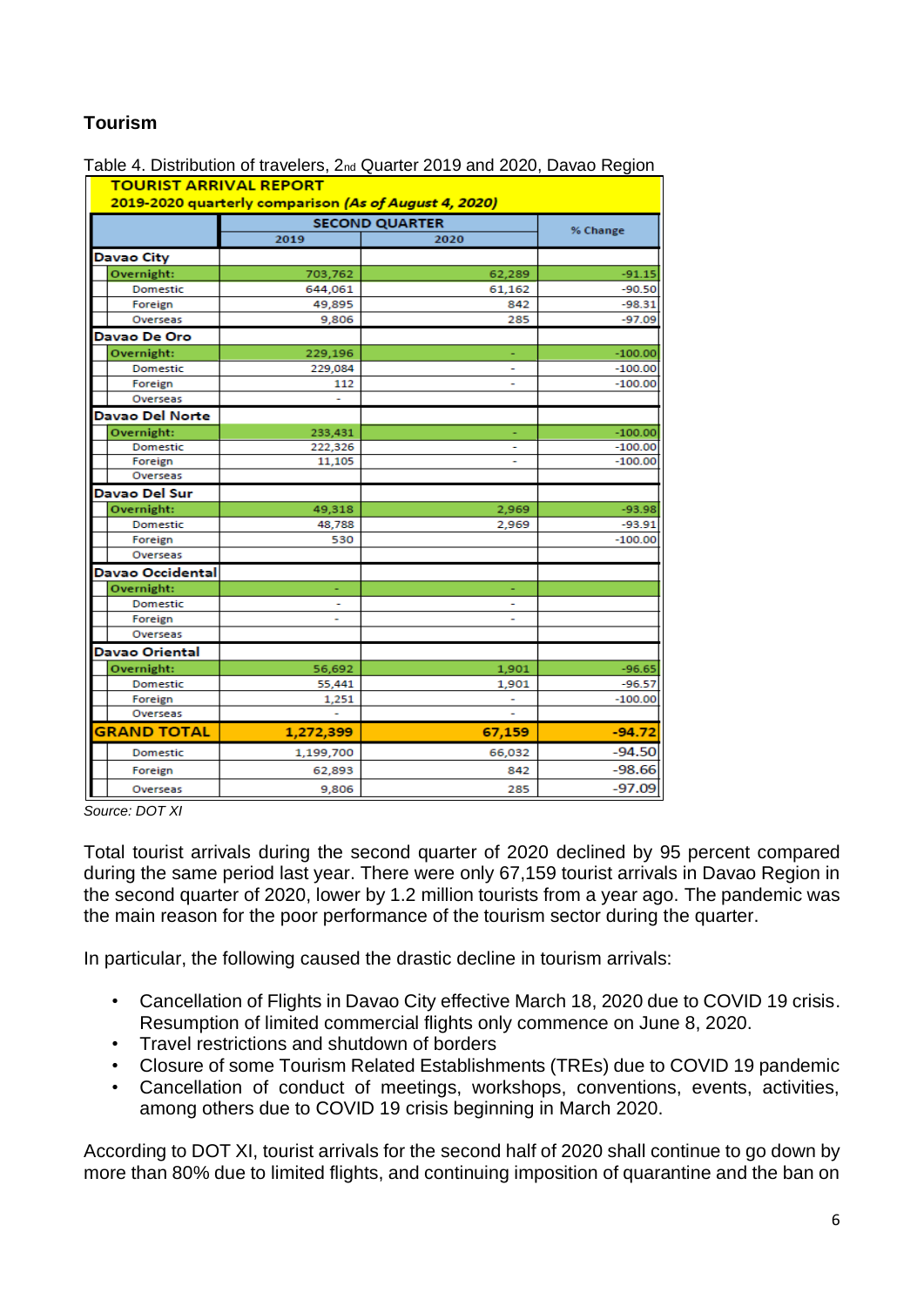mass gatherings. All major festivals and events were already cancelled by local government units of Davao Region.

### **Peace and Order**

| Table 7. Crime Volume and Crime Solution Efficiency Rate, 2nd Quarter 2019 and 2020, |  |  |
|--------------------------------------------------------------------------------------|--|--|
| Davao Region                                                                         |  |  |
|                                                                                      |  |  |

|                                | <b>Total Crime Volume</b>       |                                 | <b>Crime Solution Efficiency (%)</b> |                                 |
|--------------------------------|---------------------------------|---------------------------------|--------------------------------------|---------------------------------|
| <b>PPO/CPO</b>                 | 2 <sub>nd</sub> Quarter<br>2019 | 2 <sub>nd</sub> Quarter<br>2020 | 2 <sub>nd</sub> Quarter<br>2019      | 2 <sub>nd</sub> Quarter<br>2020 |
| Davao City                     | 1,359                           | 2,261                           | 87.42                                | 98.19                           |
| Davao Sur                      | 335                             | 293                             | 69.85                                | 86.69                           |
| Davao Norte                    | 1,740                           | 600                             | 81.32                                | 88.67                           |
| Davao de Oro                   | 181                             | 300                             | 58.56                                | 82.0                            |
| Davao Oriental                 | 220                             | 145                             | 84.09                                | 84.83                           |
| Davao Occidental               | 63                              | 86                              | 76.19                                | 83.72                           |
| <b>Davao Region</b><br>(TOTAL) | 3,898                           | 3,685                           | 81.48%                               | 93.54%                          |

 *Source: PNP XI*

Crime volume for the 2nd quarter of 2020 reached 3,685 crimes, comprising of both indexand non-index crimes. The figure is lower by 5.4% or about 213 crimes from the figure one year ago. The greatest number of crimes were reported in Davao City at 2,261, followed by Davao del Norte at 600 crimes, and then by Davao de Oro at 300 crimes. There were only 86 crimes recorded in Davao Occidental.

In terms of crime solution efficiency (CSE), which refers to the percentage of solved cases out of the total number of crime incidents handled by the PNP XI in a given period of time, the Region was also be a 93.54% CSE rate, higher by 12 percentage point from its rate a year ago.

The decrease in crime volume occurred during the period of the strict lockdown measures imposed throughout the Region, which prohibited non-essential travels and thereby, limited the movement of persons. The period of the enhanced and general community quarantine from March to June 2020 also called for intensified checkpoint and border controls and as a result, caused a lesser opportunity for criminal elements to strike. While the pandemic may have restricted movement of persons, police operations against criminality and regular strong law enforcement operations was sustained.

The PNP continued to undertake frequent dispatches of mobile patrols in crime-prone areas to deter perpetrators from committing crimes, provide heightened police visibility in busy areas, and continuously strengthen police operations against all forms of criminal activities, along with effective and efficient managing of police operations. On top of this, the police have been at the forefront of the COVID-19 response, particularly on enforcing varying levels of community quarantine.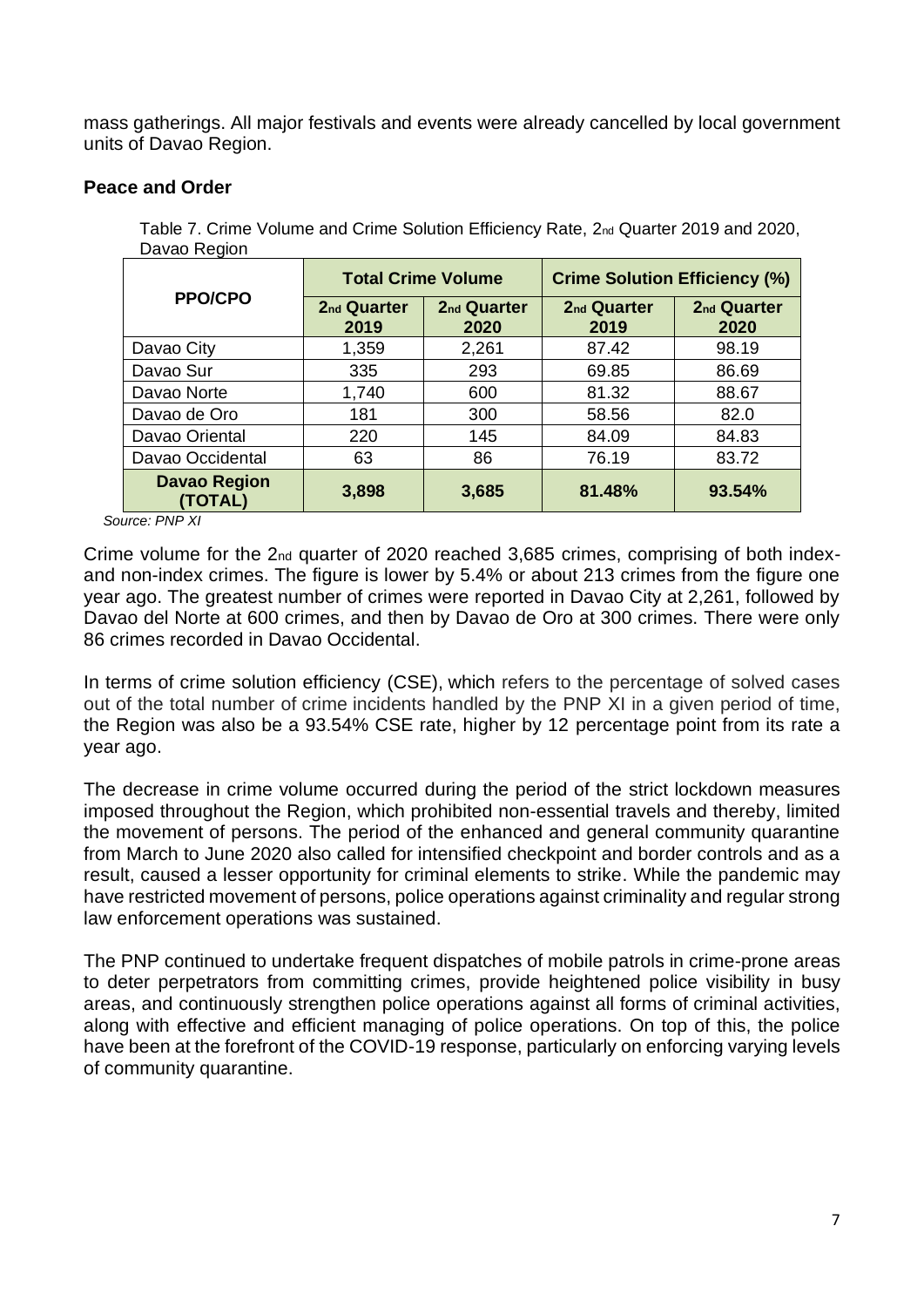### **Development Prospects**

Without any major disruption in the production of food products or in inputs for production and manufacturing of food products, low and stable inflation is expected to continue throughout the year, and no significant upward adjustments on prices of basic commodities is expected by the end of the year, as consumer demand during the holiday season may stay tepid due to the pandemic.

Employment in the remaining quarters of 2020 will remain below levels seen at the start of the year as businesses and establishments operate in limited capacity to prevent further spread of COVID-19. Businesses will still be wary as the pandemic has yet to be fully contained, but it is also expected that businesses will gradually resume operations as consumer demand for products and services recover and adjust to the situation. Employment will experience a slow recovery by the end of the year or beginning of next year when businesses, industries and establishments fully adopt and adjust to a new normal condition.

Tourism will see a bleak performance in 2020, as the pandemic will continue to negatively impact tourism operations in the Region. Major tourist spots will be either closed or operate in limited capacity for the rest of the year. Many key tourism events in the Region will be cancelled. The limited air travel to the Region also signals a weak year for tourism. In fact, the DOT XI projects that the second half of 2020 will still see a reduction of more than 80% in tourist arrivals as compared in 2019.

BOI-registered investments posted a positive performance during the quarter, but enticing new investments may be challenging given the extent and duration of the quarantine in the Region. While many businesses have temporarily closed or have reduced operations, the medium to long-term negative impacts on investment growth can still be mitigated or prevented through the quick and coordinated implementation of the Davao Regional Recovery Program (RRP), which outlines crucial recovery strategies for the Region's major growth drivers, such as in agriculture, industry and tourism. The Region is optimistic that a speedy economic recovery from the COVID-19 pandemic can be achieved through the comprehensive implementation of the RRP.

In terms of foreign trade, banana production for export will remain in a strong position to cater to foreign demand of bananas. Imports for petroleum oils is also expected to recover as more businesses may resume partial or limited operations and more industries commence operations and thus, transportation activities will pick up.

Agricultural production is expected to perform moderately without any surge in demand due to the pandemic and the low employment rates.

Among the prospects for the second half of 2020 are the following:

- 1. Prices of basic commodities are expected to remain low and stable.
- 2. Employment rates will improve but at lower levels than in 2019.
- 3. Absent any climatic shocks, agricultural production may see an increasing trend over the next few months in order to cater to consumer demand that usually rises during the year-end holiday season.